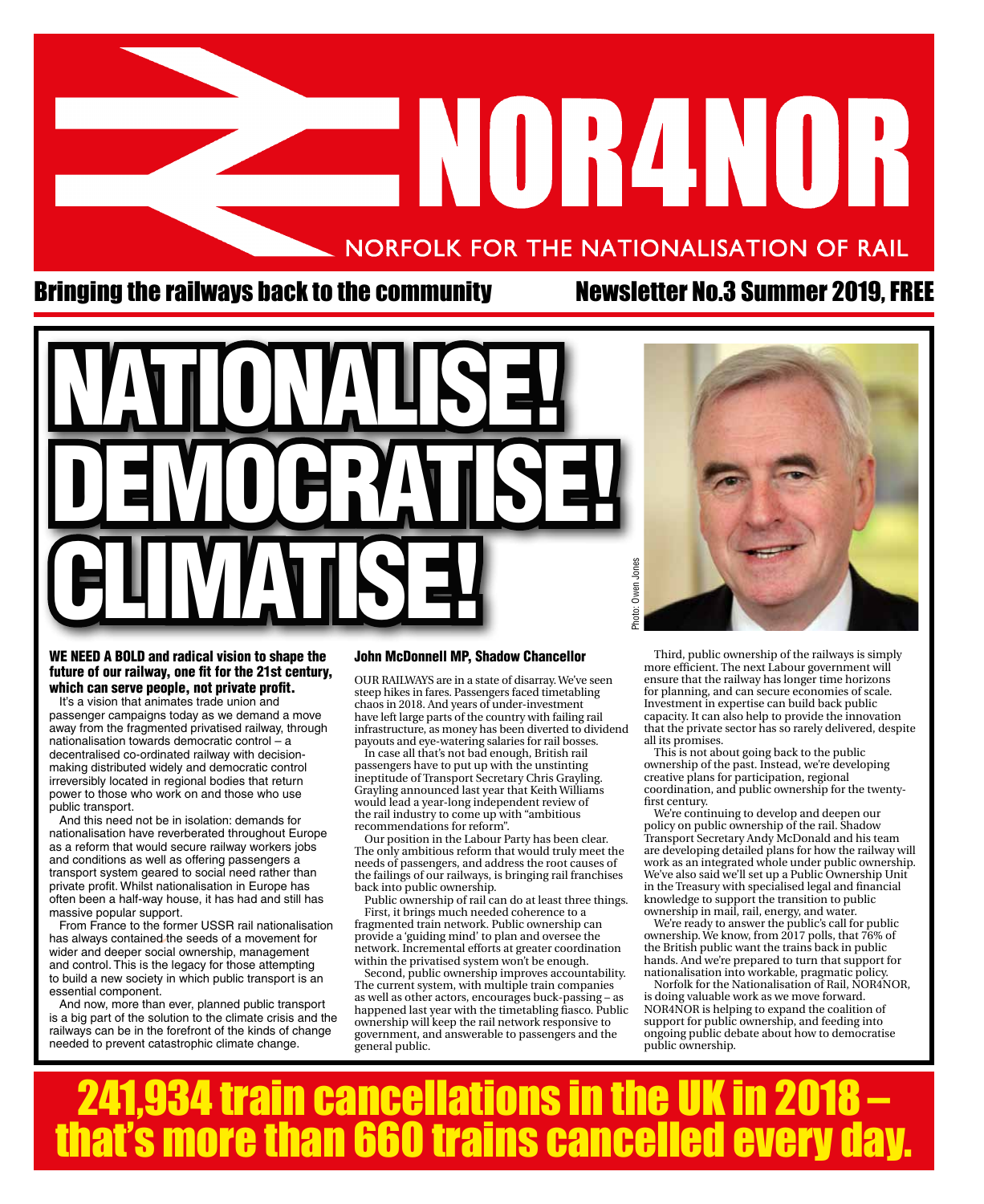

#### NOR4NOR has been campaigning for 3 years.

In that time, we have highlighted the failings of the privatised system and ensured that the case for public ownership is made at rail stations, on picket lines and at public meetings throughout East Anglia.

Now we think that it's time to plan for a new railway, one that requires the widest possible discussion and debate.

So that why we held a summit in Norwich in April 2019. A summit which has outlined many ideas of a peoples' plan. But the summit, which brought together railway workers, passengers, experts and campaigners, also explored educational programmes and the history of nationalisation/ workers' control.

Go to pages 4 and 5 for a full report and to our website for more information: www.NOR4NOR.org



## They Shoot Guards Don't They? Not any more they don't!

#### 35 years ago, in 1984, guards began to be removed from trains.

On British Rail's Bedford-St Pancras (Bed-Pan) line and then on the London Underground, the employers' strategy was to destroy a grade that had hitherto been deemed essential to the safe running of the railways. Working on the underground, I was part of a last-ditch attempt to save 2,000 guard's jobs with East Ham ASLEF and NU branches organising a campaign involving deputations to other branches, a public meeting and the publication of a pamphlet called *They Shoot Guards Don't They?* At the Greater London council's Popular Planning Unit, where I subsequently worked, we tried to prevent DOO in London through support for rank and file trade unionists and by making a 30-minute video called *One Man: 2,000 jobs.* But in a climate of

industrial retreat and Thatcherite assaults on unions, DOO was gradually pushed through until all underground lines had lost their guards. In the following decade, freight guards and some 30% of passenger guards were also removed from trains.

 You might think that this is the end of the story. It's not. In a turnaround equalled only by Liverpool FC's victory over Barcelona in the Champions League, guards have successfully halted a fresh attempt to use technology to replace them across 5 rail companies. It's taken 3 years of strike action and negotiation to remind the companies that cost-cutting endangers the safety of passengers and staff on trains. And that the rail unions, notably the RMT, are the foremost defenders of rail safety. This is by no means the end of the story but it does mean that even if you lose the first round, you can come back and

DRIVER-ONLY OPERATION ON THE UNDERGROUND THEY SHOOT **GUARDS** DONT

win the game 35 years later. And that makes an ex-railway worker deeply proud of the guards who fought back then and those who have kept that tradition alive in the 21st century.

## Personal Experience of a Nationalised British Rail

At a politically exciting time for those of us who have worked for a return to a nationalised rail network we expect attacks from the right over the record of British Rail.

There is a popular image of the British nationalized industries as huge monolithic bureaucracies that were hugely unpopular but I would argue that this is largely right wing created myth. It is, however, disappointing that some on the left seem unwilling to defend our past and merely claim "that it will be different this time". As a son of a railwayman and with the first years of my working life as the same my experience is anecdotal but also backed up by longer experience in the nationalized gas industry and whose experience of privatisation has been a mixture of despair and disbelief at its wastefulness of our country's resources.

British Rail, albeit with failings, managed to preserve vital national infrastructure, deserted by private owners at the end of the Second World War, with little capital investment and with aged infrastructure. Where there was capital investment it was with a far greater long term vision than has been able to be mustered by the privatized industries currently leaving us with a chaotic railway system and overpriced and poorly planned transport policy. Alongside this strategic view of delivery and investment industrial relations

#### By Dave Berry



and training and consumer participation were far more in tune with the democratic framework of the country than the current privatized regime. Not only did the nationalized industry provide a better economic result but also delivered a social return in terms of employment, a national training agency and long term planning, much nearer the German industrial model than typical Anglo-Saxon laissez-faire.

 The main criticism of the industry was its centralisation but strategic planning also led to an integrated international passenger and freight network. It also allowed huge transfers in technology, very often the key failing of private firms, with changes from steam to diesel and then to electrification on limited resources but with the help of a hugely experienced, well trained and dedicated workforce. But alongside the national structure was a thriving Regional Board structure with distinct autonomy giving rise to different engines, rolling stock and local practices being able to cater for local needs.

The industry's industrial relations mirrored the Joint Industrial Council structure of the time at National, Regional and Local level. Most issues on terms and conditions were settled through bureaucratic but effective procedures and the greatest antagonism was left to wage bargaining at a national level but mainly to satisfy the posturing of "free collective bargaining". The day to day work still could not entirely rid itself of the "alienation" that Marx identified but it did allow disputes to be resolved and a greater degree of worker involvement than today. Perhaps the greatest achievement of the industrial relations pattern was to create direct and stable permanent employment for many of thousands of workers with an effective training structure enabling skills and safety to be at the heart of the industry. The consumer side was represented by Passenger Groups mirroring the industry structure.

Some may describe my description as "misty eyed" nostalgia but alongside the chaos of today's industry it is a history worth defending but also may provide us with the structure of "wartime planning" against our political enemies who will not allow us to progress without challenge.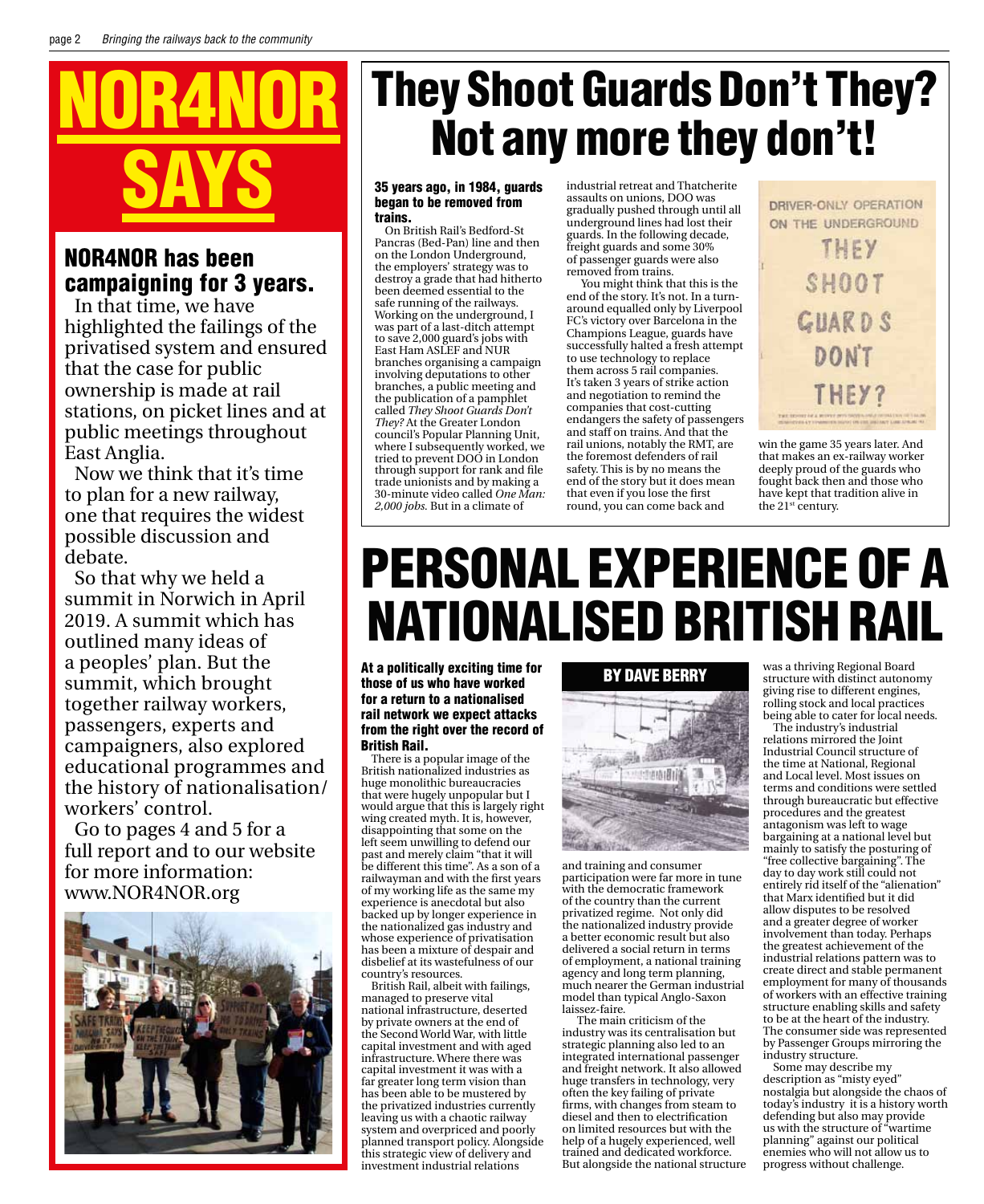## HOW DO THEY DO IT IN THE REST OF EUROPE? By Trevor Garrod, former chair of the European Passengers' Federation

#### Can we learn from the rail systems in comparable European countries?

No- one has privatised all of its passenger services. Some have brought in the private sector, either to run regional services under contract or to run long-distance trains on an "open access" agreement on lines already used by the state operator - something allowed under EU rules. In no other country is the public sector forbidden to run services (other than London Underground) whereas in Britain it can only do so if, as on the East Coast Main Line, a private operator gets into difficulties.

#### FRANCE

At present only the national operator SNCF runs long-distance and local passenger trains, but regionalisation started in the late 1990s. This meant that regional councils (initially Alsace, as an experiment) could determine service levels on local lines and contract with SNCF to provide these. Heavy investment in high speed lines helped increase long-distance market share, but there was less money for other services, on classic routes. There is a danger of fragmentation if one region treats rail as less important than another - as at Chateaubriant, on the border between Pays de Loire and Brittany, with a good modern service southwards and a poorly co-ordinated service northwards and no through trains on what was once a through route. Following a Parliamentary decision in summer 2018, some open access and market opening is likely in the coming years.

#### GERMANY

The rail reform of 1994 meant that regional lines were put out to tender, but publicly-owned DB Regio was allowed to bid for them and won some of the bids. Companies such as Abellio and National Express run some regioonal lines or networks under contract and overall usage of regional services has increased. The national long-distance DB network has suffered somewhat from bus deregulation, and this may also happen in France. A small number of open access trains are operated by HKX and Flixtrain. This arrangement has also enabled Austrian Railways to take over some night services which DB had withdrawn.

#### NETHERLANDS

The core network is served by the public sector operator NS, which runs intensive services. At least six private companies have franchises to operate a total of 14 regional lines, with through ticketing. Thus a journey from Amsterdam to the tourist resort of Valkenburg in the southeast involves



an NS InterCity train to Maastricht, and then a private operator for the last ten miles. Most Dutch people now use an OV Chipcard (a stored value card rather like the London Oyster card), which all operators are required to accept. You have to check in and check out when changing operator, which some Dutch people find a nuisance, but the network benefits are retained. In neighbouring Belgium, however, all domestic train services are operated by the publiclyowned SNCB.

#### CZECH REPUBLIC

The publicly owned CD runs the core network, but there is open access on the main east/west line from Prague to Ostrava. Competition from two private operators, LEO Rail and Regiojet, has led to greater train frequency and usage, and some new cross-border services into Poland, Slovakia and Austria. Tickets are not interchangeable between operators - so, for example, the station as Ostrava, the third largest Czech city, has three separate ticket offices. DB Regio has won the contract to operate the service

from Decin to Rumburk which crosses into Germany and then back into Czech territory. Certain small regional lines are also franchised to private operators, at least one of which does not accept Interrail. Competition between public and private operators on the Prague - Vienna via Brno route has led to lower fares. However, it is difficult to find any places on the Continent where a public sector and an open access operator compete on a regional line - such as the majority in Norfolk.

#### SWEDEN

Competition on the tracks has been established for several years - for example on the Stockholm - Gothenburg main line, where private operator MTR competes with state operator SJ.. This includes Danishbased companies operating from Copenhagen via Malmo to Gothenburg and Karlskrona.

#### ITALY

There has been some regionalisation, with side effects similar to those in

France. Open access on the core north/south route from Turin to Salerno means that private operator NTV competes with publicly-owned Trenitalia. This has increased rail market share between a series of major cities and led to the withdrawal of at least one internal air service.

#### **SWITZERLAND**

SBB remains the state-owned core operator, but there are many smaller operators, generally owned by the cantons. Integration is very good and an annual conference of all operators helps ensure easy ticketing.

In conclusion, all of these countries recognise the role of the public sector in providing train services. Competition between operators invariably occurs only on certain main lines. Private companies are sometimes awarded franchises to deliver stopping services on main lines or all services on branch lines. From the passengers' point of view, it is vital that services and ticketing are integrated, whoever provides them.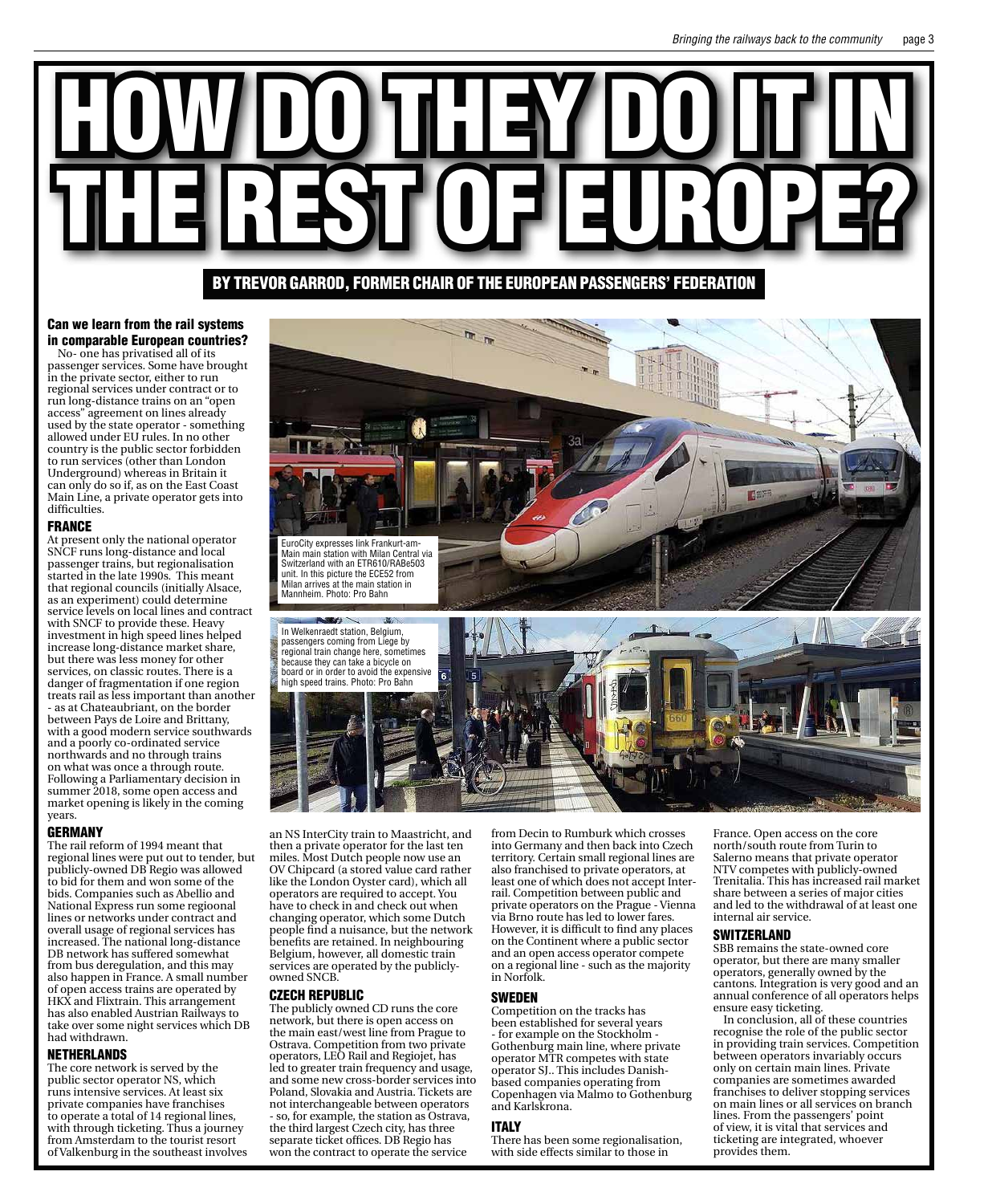# NOR4NORSUMMIT 2019 AN INSPIRATIONAL DAY

The NOR4NOR summit in April 2019 was a landmark attempt to put railway workers and passengers at the heart of a strategy for a Peoples' Railway.

It was, we hope, the first in a series of regional conferences designed to develop local plans, campaigns and other initiatives that can be fed into a national plan for public transport. In what has been described as 'an inspirational day' plenary and workshop speakers outlined policies, described the scope of the changes needed and offered expertise on rail issues. In other words, both practical approaches and the vision that is needed to achieve a new public-owned railway. The centrepiece of the summit was the 6 workshops in which people were able to voice their opinions, ideas and blueprints for a new railway system. This was a rare opportunity for railway workers, passengers, and local group and party members to discuss public transport and a huge torrent of ideas emerged. Democratic popular planning at its best.





RACHAEL MASKELL MP, explained Labour's policy direction with a strategy based on government intervention over a 40 year, not a 5 year cycle. This would include a new ticketing model, an electrification programme, investment and freight onto rail. She stressed that this had to be part of a broader plan to tackle climate change involving a fully accessible system, an emphasis on walking and cycling and free municipal travel for pensioners and under-25s. Rachael also focused on the involvement of trade unions, passenger coops and local authorities in this process.

director of Equal **DAVID RABY, Norwich** 

Nadine Rae, the

Opps at the TSSA argued that there was an urgent need to develop skills on the railways with an average workforce age of 57 years old. Changing technology also meant that unions had to be more prepared and quality/diversity agenda was key with the TSSA launching an LGTB+ initiative

in 2018.

Green party councillor, called for an accessible and sustainable railway with future funding based on the 'polluters paying' principle. The local was key in creating integrated transport in cities like Norwich which had had a tram system until 1935 and which needed to be part of future transport policy in the city, particularly as the Green party had been arguing for a more forthright response to climate change for decades.

Clive Lewis MP, who is championing sustainable economics, put railways at the heart of the climate change challenge and the need to reduce emissions by 80% in the next 10 years. He commented on the Green New Deal and

reiterated the need for urgent

action.

Kam Gill, TUC Transport officer, underlined the complete failure of rail privatisation to deliver its promises- instead there had been higher fares, chronic staff shortages, a chaotic ticketing system, only 42% of rail electrified and from 1995- 2018 a massive £320m wasted on franchising.



**RMT MEMBER** commented on the fact that workers were under constant attack and that the companies were trying to make cuts in ticket office staff, in rolling stock maintenance and by the removal of guards- resulting in some cases in 40 days of strike action – with Southern still in dispute. Guards had had success on Abellio Scotrail, South West Trains, Northern Rail and Abellio Greater Anglia. He noted that the Williams Review had ruled out renationalisation despite acknowledging its flaws. He also recalled Bob Crow's call for a Peoples' Railway.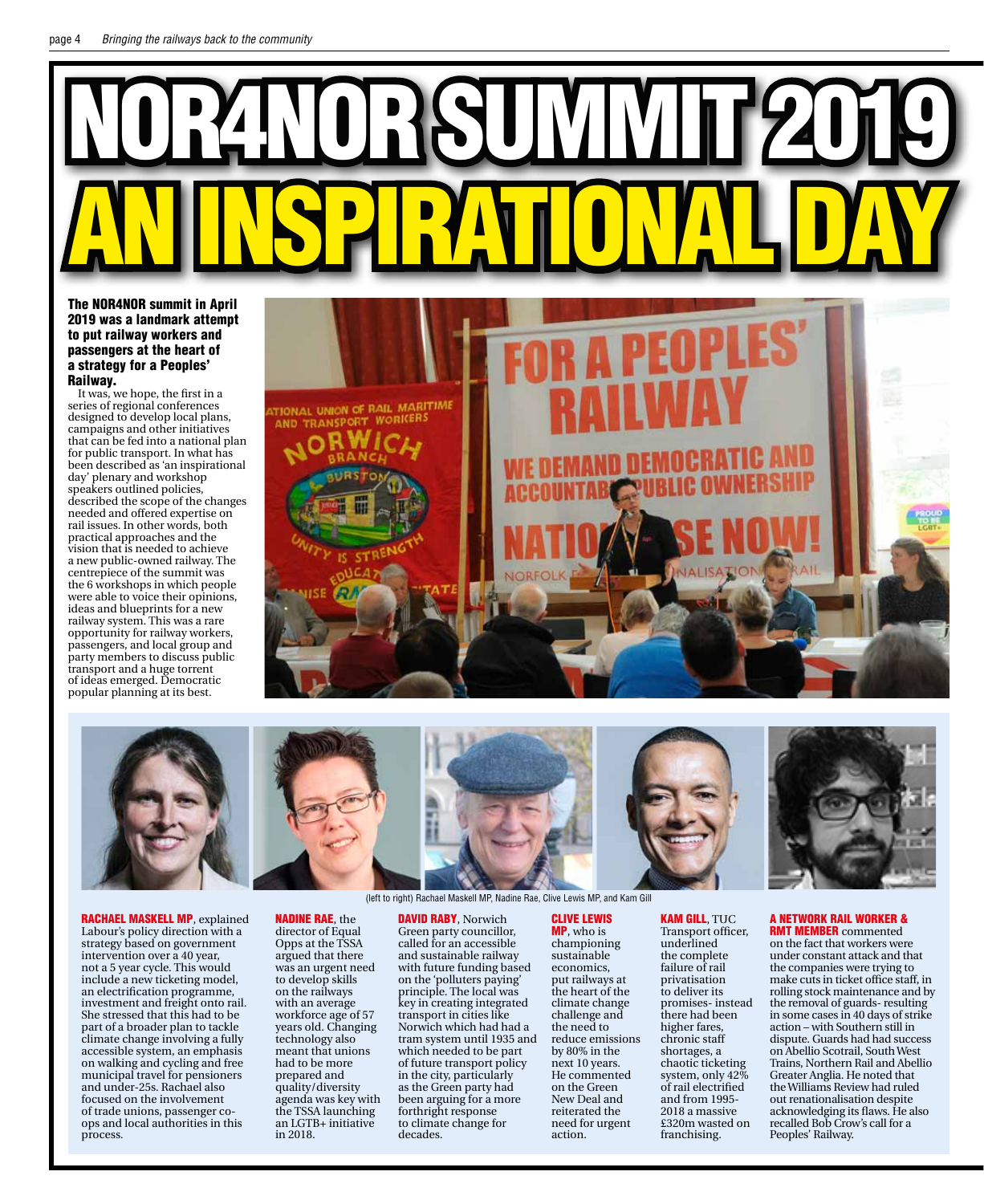#### Workshops:

#### Group 1: Making a co-operative and sustainable railway with Paul Salveson

- Chair: Glen Springett
- $\bullet$  We need a vision.
- l A need for long term planning based on a Not for Profit philosophy and investment**.**
- l A national skills strategy**.**
- $\bullet$  Infrastructure is key to building a future railway.
- **Single ownership but regional with** vertical integration "wheels of steel". Regional system is key but with 'light touch' central guiding mind.
- $\bullet$  Socially responsible to employees, communities, the environment and passengers.
- $\bullet$  Better integration with other local transport and a co-ordinated ticketing system.

#### Group 2: How to build a democratic alternative model of ownership with Hilary Wainwright

Chair: Keith Venbles

- l Everyone's voice needs to be heard. l Disabled people are best at saying what is accessible.
- l Empower workers and users to determine strategy.
- Models- Lucas and the work of the GLC Popular Planning Unit, a danger of self- appointed groups: nationally applied standards but carried out with democracy.
- l Trade unions are not just instrumental in the process.

#### Group 3: The value of nationalisation and listening to workers with Dave Berry

#### Chair: Rob Fraser

- l Public ownership of entire transport
- network and linked bus, train, tram, walking and cycling.
- $\bullet$  Activity in unions: political education, reps are often not part of labour movement, unions often seen as an
- insurance policy only. l Climate change is a driver nowprivate higher carbon/public lower
- carbon. ● How to ensure a constitutional element in public ownership / ideological consensus/ the need for the media to be on our side.
- **Beyond negotiation: workers boards,** non-confrontational, pluralist control. **•** Transition to control-through a
- pluralist stage? The structure must be there, at right pace but minimum terms & conditions must be enforced in the industry. The need for a new public service
- ethos- unions' role needs to change; industry- based unions/ no divide and rule.
- **Training and education are key.**

#### Group 4: Learning from the past: Planning & implementing workplace democracy and workers' control with Dave Welsh

Chair: Rob Fraser

- $\bullet$  Recreating a public service ethos is important.
- l Changing management training and rewards.
- Social audit required.
- l Environmental audit required. l Workplace education must be
- improved. Long-term rewards for working under
- democratic control? l Action now: NOR4NOR consultations
- are part of 'blue sky' peoples' railway.
- l Workers must be involved in new technology decisions.
- Transitional arrangements are
- needed. ● Planning & implementing workplace
- democracy & workers control requires workers to be involved as fully as possible.
- l Time off to be trained plus to be involved in organisational development.
- Work would be different but would every worker see changes as positive for their working lives?
- l Workers power raises the question of popular power, or dangers of populist power?
- Local councils and passenger groups involvement must also be present.
- Community involvement: how to redesign Norwich station to be a model future station eg crèche, gardens, shops?
- Local municipal ownership: what kind of rile for local authorities?
- $\bullet$  The need to move back to a public service ethos.

#### Group 5: Moving Beyond Top-down management: John Porter. Chair: Christine Venables

Chair: Christine Venables

- **Imperatives:**
- **Climate 2040 targets**
- l National Standards  $\bullet\,$  Health, Safety and Welfare
- **C** Equalities
- **LOCAL Democratic Decision-**
- **making boards to include:-**
- $\bullet$  Workers unions
- **Passengers (existing and potential) C** Local Authorities including planning
- $\bullet$  Rail management
	- **l** Local businesses/Chambers of
	- Commerce l Relevant single issue pressure groups  $\bullet$  Innovators – universities
	- **Key Civic organisations e.g. Police To create a Coherent**

#### **Integrated Travel Plan**

- l Buses, walking, cycles, trams, canals
- **Relationships:**
- $\bullet$  It is ESSENTIAL to create projects with a common focus (to avoid sectarianism) e.g. Free Travel one day per week
- $\bullet$  Investment in training to update skills of workers
- $\bullet$  Essential to invest in high quality training for MANAGEMENT.
- $\bullet$  A coherent, effective, efficient, highquality transport system FOR ALL.
- **Funding and Investment:**
- $\bullet$  Central funding
- Local Investment banks local investors create a finance cycle – in everyone's interests to make it work.

#### Group 6:Education/Training Workshop with Keith Venables

- Chair: Keith Venables
- l **Aims** To develop and roll out a package of materials which engages a wide variety of people in sharing information and discussions about rail ownership and democratic control, economics, Euro issues and railway/union history. Learn to be an advocate for rail nationalisation. Long Term Aim: encourage regional Groups like NOR4NOR
- **METHODS** workshops, oral history, learning from retired workers, distance learning, Social Media, Video, short snappy publications, need time off from work to be part of this. State funding for Learning Reps etc. Accesible.
- l **Backers** all rail and transportrelated unions, passenger groups, campaigning groups, Labour and Green Front Bench, activists and members, environmental campaigns, e.g. We Own It, Bring Back British Rail.
- l **Target Groups** rail workers, both union reps. and members, passengers, councillors, all backers.
- **lacks** TEAM set up a Team to write training packages.

With special thanks to plenary chairs Jess Barnard and Owen Bushell

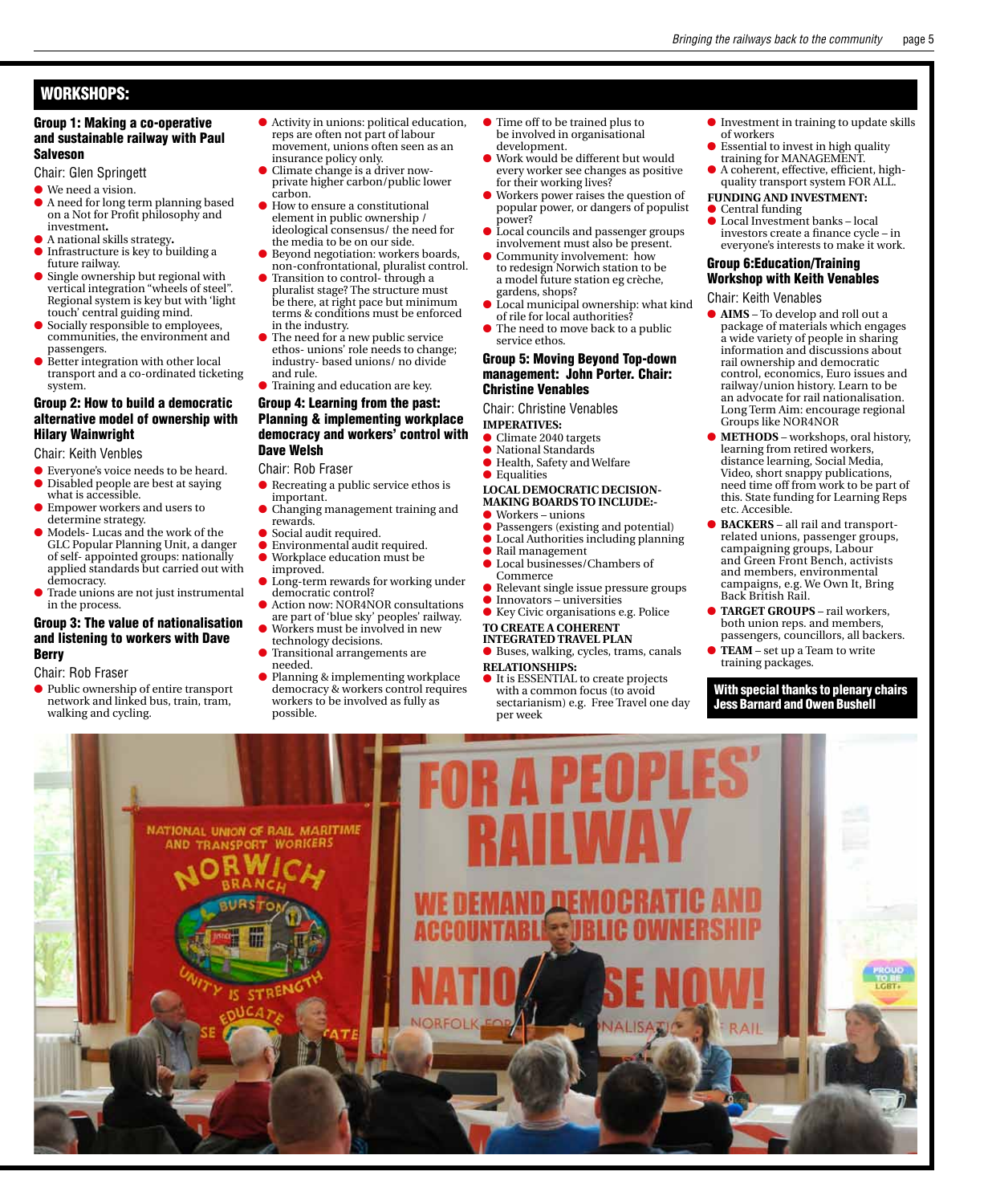# Talking about the Railways

left school in 1949 at the age<br>of 15. At that time, joining the<br>railway, you had to have the t<br>references: one from a vicar, or left school in 1949 at the age of 15. At that time, joining the railway, you had to have the two somebody that knew you for some considerable time – a schoolteacher – or somebody that was involved with the railways.

Either would have helped, and I had both of that. I had very good friends on the railway. In fact, when I was still at school, I used to go to a little cobbler's shop off North Station Road [in Colchester], and he used to repair all the shoes of the railway people. He used to file the engines and the rest of it. Some of the shoes they used to wear used to come in with the soles all dried up because of the heat of the ash that they were standing on. Obviously I was taken to the station where I was interviewed by the then Station Master, which was always the case. They interviewed you about why you wanted to join the railway. The fact was that I'd always been interested in the railways. I said to him it was a passion that I wanted to carry on with, whether as a fireman on the engine, or whatever was available in the signal boxes. I said to him that I was happy to take either. He offered me the job of the train recorder boy in Colchester Junction Box. At that time there were two signal boxes in Colchester: Colchester Junction and Colchester station. Both had signal boxes in. I was put in the signal box at 15 years old. It was mind-boggling at that time, to think you were in there with a signalman, and he was controlling such a large area of the track at that time. It was an absolute block [an absolute block is where a train is controlled between two signal boxes] at that time. We've moved on now onto a track circuit block. But an absolute block at the signalling school was the method of signalling that they taught you. , the two jobs they offered me were as a signalman at Blunts Hall, which was a Grade 5 at that time, or a porter-signalman job at **Thorpe-le-Soken;**. I thought to myself, *'I don't really want to do platforms.'* I said that I wanted to be a signalman. So the signalman's job at Blunts Hall: 3 up, 3 down, and crossover. You were working next to Hatfield Peveral one side of you, and Witham Station was the other; and we had signal boxes right along the line. You name it, there was a signal box about every 5 or 6 miles, I suppose: might have been less. Even here at Colchester, we had two – one at this end of the station, one at the other; and, just around the corner, we had three: **Hythe** Junction, Eastgate, St Botolphs; just a triangle of signalling, really. But, anyway, I went to Blunts Hall. I thought, *'Blunts Hall? How the hell am I going to get there?'* We never had cars in those days.

Well, it was to me, because I've always lived in Colchester. I was born there, lived here, and I've never moved, because I've been settled in my job. As I move through my career, you'll learn why I stayed in Colchester. So I went to Blunts Hall. I went up there on a Monday morning on the train. I said to the bloke at Witham station, *"Where's this signal box, mate, Blunts Hall?"* He said, *"Christ, that's about 2 miles up the line."* I said, *"Well, I can't walk up the line, can I?"* 



#### Ron Douglas talks about his 50 years at Colchester

He said, *"No, you'll have to go out on the road."* That was a three shift job, which was quite a good job at that time, because a lot of the signal boxes were two shifts; certainly when you were on intermediate signal boxes. That was quite a good earner then, in a sense. When I first started [in 1949], the wages were 39 shillings and sixpence. I gave my mother the 39 shillings, and I had the sixpence. Of course, I used to do a paper round and bits and pieces.

No, it was all in the signal box. I never got trained at any training school; it was all in the signal box. The signalmen up there were first class, because they knew that I was interested in being a signalman, and we used to concentrate on a rule a day. They'd talk to you about one particular rule. All the rules I could tell you now as if they were yesterday, in a controlled signal box. The area inspector would also call different people in – a guard or signalman or a driver – and they'd mutual improvement classes about rules and regulations. We used to have that about once a month. That was the way you learnt. Of course, you'd do that and talk to the signalmen about what they'd been talking about in the class. They thought, 'We'll do that tomorrow, and perhaps we'll elaborate about the rules we'll be talking about in the school.'

Well, it was a family. The people in the job treated you with respect and, if you were ill, or they were sick, we used to have our club. If you were off sick for 3 or 4 weeks, you'd get so much money at the

club. They'd give you six or seven quid. That was quite a lot of money. It would tide people over. Money was tight: most the money I earned at that time, before I got married, was handed over to my mother. There were 4 boys, two of them younger than me, and one older; none of them on the railway. It was difficult. The old man was in the army, in the forces; serving in India, places like that, so he wouldn't have done much. So us boys really had to look after our mother. I joined the railway with a group of people I went to school with. Some went driving; some went signalling, but they all came on the rail. That was the family atmosphere. If you were in trouble, there was always someone to look after you.

[Privatisation] destroyed it; destroyed the family atmosphere and the working relationships. People go up there now, 50 years old, and dread the day they've got to go to work. We'd go there because we were going to work with friends, and to run a service for the public. Today, they're just another number and, if they could get rid of you, they would; and that's what's made the structure of the railway today so brittle. There's also the lack of co-operation with the trade unions, because they want to break the trade unions, whilst the trade unions want to look after the interests of the workers.

Well, *Railtrack* was just going to come 'on stream', as the saying was. They said that we had to, as managers, buy so many shares, did *Railtrack*; well, we didn't

have to, but they said if you didn't buy shares, you didn't show any interest in the company. I went to the consultation that was held just before *Railtrack* took over. Some of the senior managers used to come to Section Council meetings, to see how we used to operate between managers and the staff side, dealing with the classification of signal boxes, or whatever the issue was. They'd come along there. They weren't railway people. They were business people brought in to run it.

Well, then, it was a closed shop. Obviously, you couldn't join [the NUR] when you were on probation, so I couldn't join initially. I joined on the 19<sup>th</sup> October 1949, and at that time of day they used to meet you at the pay desk. A chap named Robertson was the Branch Secretary here at Colchester. He'd always stand at the window and, as you came away from the window, he got your subs from you; and they joined you up there. The managers here encouraged you to join. It was for your benefit. If you got into trouble, the union looked after you. So, I got involved with the trade union aspect as much as I did signalling. In fact, I was **Auditor** of the branch here about 3 years after joining the railway. The chap who was Branch Secretary at the time encouraged me to get involved, and to learn about the rules of the union. Colchester [NUR] branch. It's Colchester district now, but it was Colchester branch then. It covered all the area that I was covering as a signalman. 50 years of work; and I'm still working for the union. I still run a retired members' branch of the RMT.

l *Interview by Loco Focus (Britain at Work London Project)*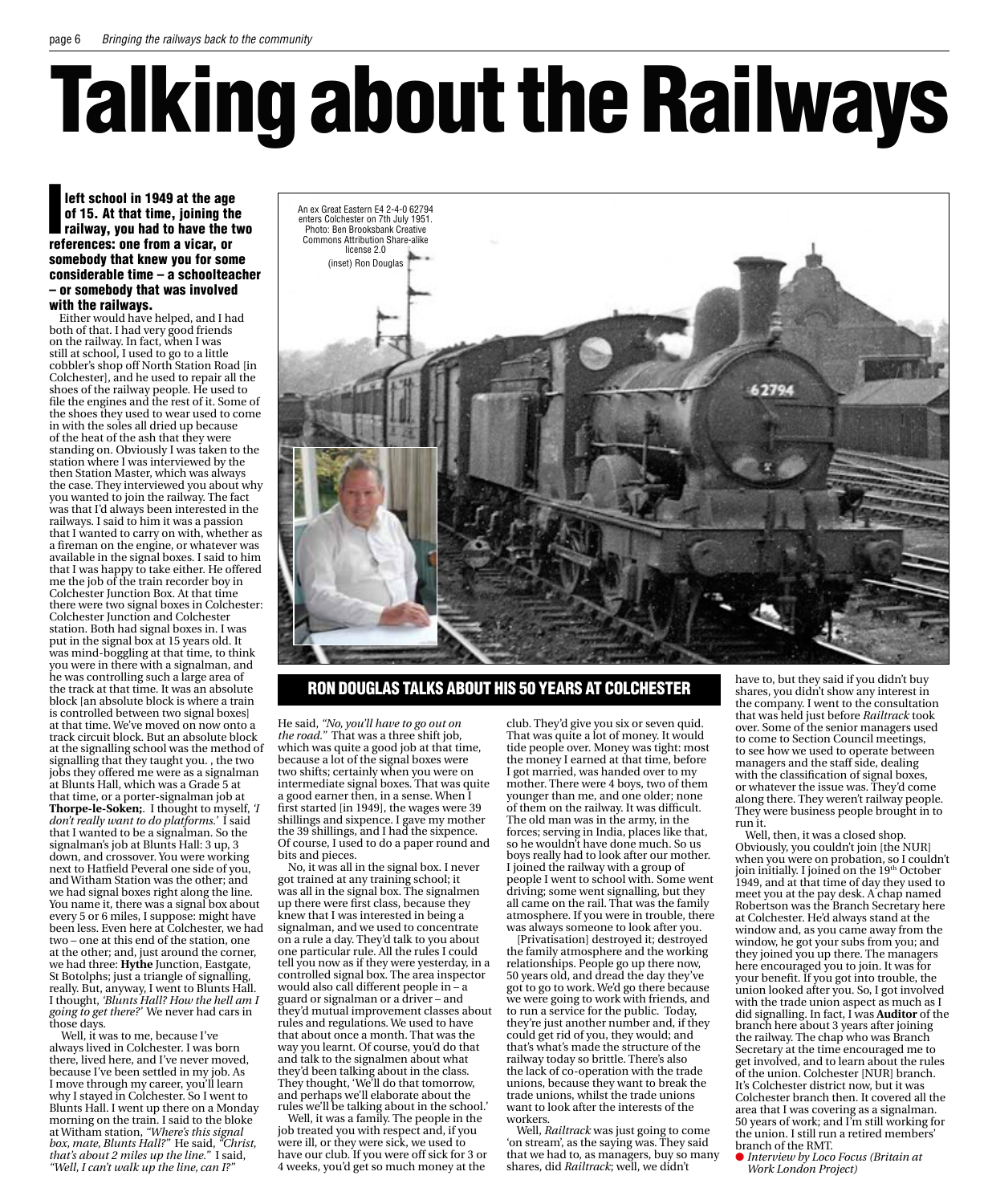## The Struggle for Workers' Control

#### BY Stan Newens, former Labour MP and MEP

#### The term "socialist" first appeared in the 1827 issue of the *Co-operative Magazine*, the organ of the first London Co-operative Society (1824-30).

It was meant to describe the ideal of Robert Owen, the pioneer of socialist ideas in Britain, who envisaged a co-operative community the members of which would hold their capital in common and would share decision-making processes between them.

In 1844, 28 of his followers, the Rochdale Pioneers, stripped away the communitarian aspects of his ideal and formed the successful model of a trading co-operative society that was adopted throughout Britain in the following century as the Rochdale model. In the mid-Victorian period virtually all who thought of creating a caring sharing community thought in terms of a cooperative society.

James Bronterre O'Brien, a leading Chartist, spoke out in favour of national ownership of railways, canals, docks, fisheries, mines, gas and water, but believed this should be achieved through co-operation. "I have been early in life a co-operator. The more I have reflected on human nature and the means of human happiness, the more firmly are my feelings and judgement riveted in favour of the system", he wrote.

The notion of public ownership was at a low ebb

in the mid- $19<sup>th</sup>$  century, but O'Brien was one who maintained such ideas. When socialist ideas were revived in the 1880s with the foundation of the Social Democratic Federation, the Fabian Society, the Socialist League and, in 1893, the Independent Labour Party, the concept of public ownership was brought forward anew. William Morris projected the idea of a free society in which all were comrades, sharing in control of the state and its properties. However, the trade unions were largely committed to Liberal ideas. Even as late as 1907 James Keir Hardie stood out in the Labour Party against any attempt to commit it to socialism, for fear this would deter trade unionists

from affiliating. In Europe at this time a strong syndicalist movement developed, based on the idea of workers taking over their industries entirely. Curiously, the Labour leader Tom Mann picked this up in years spent in Australia. In Britain, Guild Socialism projected workers' control at this time.

Guild Socialism grew out of the publication of *The Restoration of the Guild System* by Arthur J. Penty in 1906. He looked back to the Middle Ages for a system in which workers would regulate and govern themselves. A. R. Orage and Holbrook Jackson bought a weekly publication *The New Age* in which they propagated the idea of Guild Socialism. G.D.H. Cole, later well known as an outstanding

Labour historian, was a leading advocate and published

*The World of Labour*, *Self-Government in Industry*, and *Guild Socialism Restated* as an effective campaign which won over many on the left. However, strong as the movement was among thoughtful rank and filers, many trade union backers were unimpressed. Railwaymen, for example, were keen on Guild Socialism, but the NUR leader I. H. Thomas had little sympathy with it.

Nonetheless, the impact of the Guild Socialist movement and demands for industrial democracy made an impact. When Arthur Henderson and Sydney Webb drafted a new constitution for the Labour Party in 1918 many of the old Lib-Lab stalwarts had departed from the scene

and railwaymen included rank and filers who supported Guild Socialism. As a result, despite the fact that Sydney Webb was opposed to Guild Socialism, he and Arthur Henderson drafted the famous Clause IV Section 4 in Labour's objectives: "To secure for the workers by hand and by brain the full fruits of their industry and the most equitable distribution thereof that may be possible upon the basis of the common ownership of the means of production, distribution and exchange and the best obtainable system of popular administration and control of each industry or service."

In the 1920s the Sankey Report recommended nationalisation of the mines, and the railwaymen called a national strike in defence of their interests. The Triple Alliance of miners, railwaymen and transport workers embodied the idea of working together to secure their objectives. This all led to the 1926 General Strike which ended in a severe defeat for the Labour Movement following the collapse of the Guild Socialism movement.

Political action followed, and the second Labour Government led by Ramsay MacDonald was elected in 1929. This was, however, a big disappointment as it shunned left-wing policies and came to an end when MacDonald sacked his cabinet and formed a coalition with Liberals and Tories. In the 1931 General Election, Labour representation in the House of Commons fell from 289 seats to 46, obliterating any hope of public ownership of industry



Election, nationalisation was a major feature of the new government's programme, but ideas of industrial democracy had been edged out.Herbert Morrison, now a major figure in the Party, successfully anchored Labour policy to the model of the public corporation which he had used for the London Transport Passenger Board. Nationalised industries were to be put under corporations the members of which were selected solely on their personal qualities.

At the 1932 and 1933 Labour Party Conferences Harold Clay, a Transport & General Workers' official, put forward the view that nationalised board members should be appointed only after consultation with the trade unions – in itself a

As a result, industrial nationalisation carried out by the 1945- 50 Labour Government ignored any idea of industrial democracy – and employees consumers of their products had little or no commitment

to them. Ultimately, this made denationalisation much easier when the Thatcher and subsequent Tory governments were elected.

If a future Labour government renationalises industries it is vital, as John McDonnell has argued, that workers' and consumers' control is made a feature of public ownership. Despite its absence from previous Labour programmes, industrial democracy has continued to be campaigned for by the former Institute for Workers' Control and other organisations. It must be firmly established in the programme of any future Labour government and on this the Movement must continue to campaign.